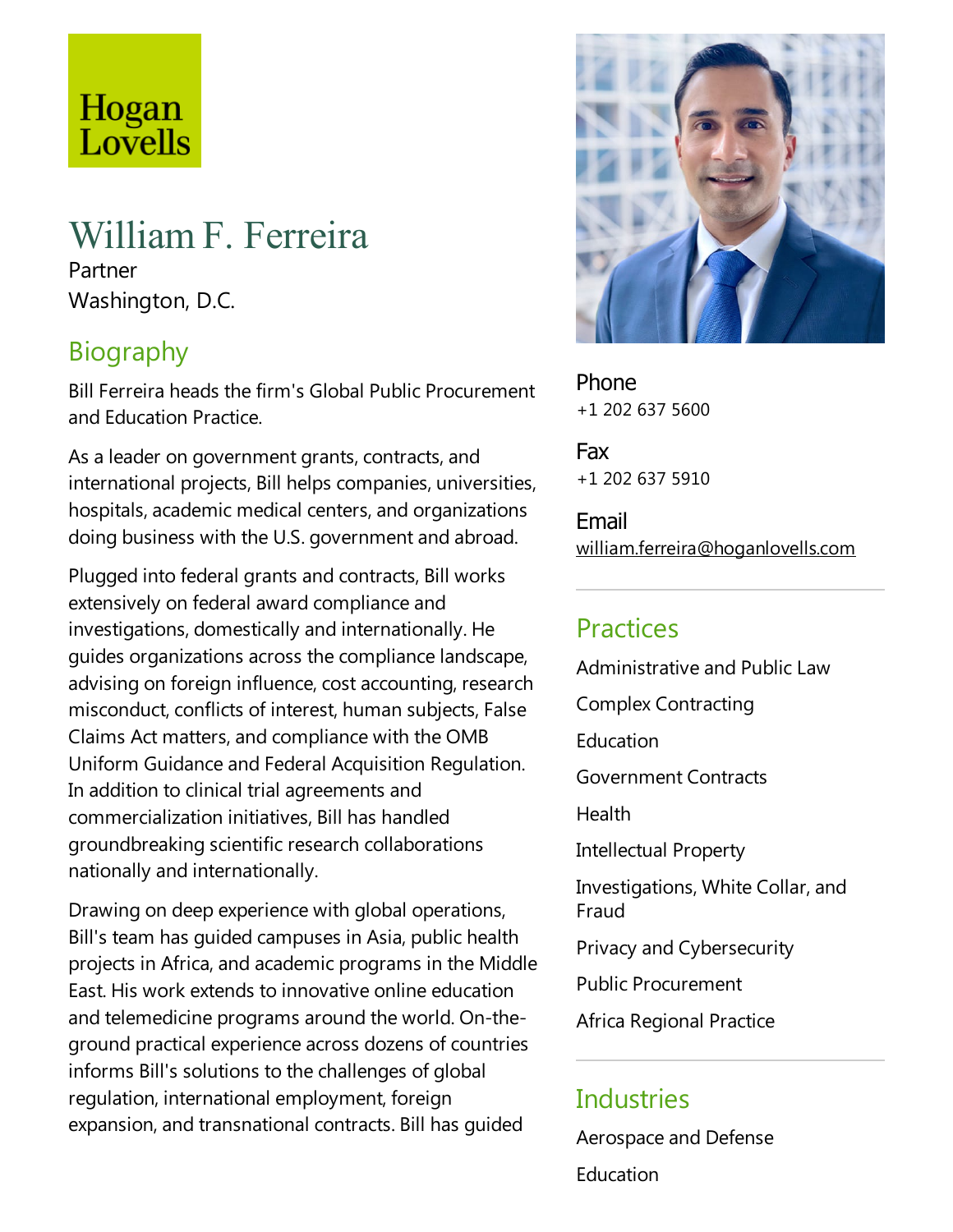many of the most dynamic research, development, and academic sites across the globe, including high profile projects in Africa and the Persian Gulf.

Bill serves on the firm's Africa leadership team and speaks regularly about strategic issues at the forefront of globalization of higher education, scientificresearch, and government grants.

### Representative experience

Advising several institutions on foreign influence investigations and enforcement, including financial conflicts of interest, outside professional activity, and disclosure of foreign activity.

Leading an investigation into federal grant effort reporting and research compliance at a prominent institution.

Guiding the establishment of offices and branch sites across Africa, Asia, the Americas, Europe, and the Middle East.

Launching international telemedicine and patient care programs in more than 60 countries.

Guiding a multistate medical institution to investigate and disclose whistleblower allegations of unallowable costs under federal awards.

Leading a compliance team to review an organization's global collaborations and affiliations, making recommendations to leadership, and implementing enhancements to advance regulatory compliance.

Handling establishment of more than 40 public health projects in Africa, including contractual relationships with host governments, local employment relationships, and federal award compliance.

### Awards and rankings

**Acritas Star, Acritas Stars Independently Rated** Lawyers, 2019-2022

# Latest thinking and events

Life Sciences and Health Care

# Areas of focus

Clinical Trials

Distance Education

Domestic & International Sponsored Research

Risk Management, Governance, and **Compliance** 

Federal Grants, Cooperative Agreements, and Sponsored Research

Governance

Government Investigations

Hospitals and Health Care Providers

Telehealth Services

International Programs

Government Rights in Intellectual **Property** 

Labor and Employment Matters in Education Institutions

Hogan Lovells China Desk

**Tax Exempt** 

# Education and admissions

### Education

J.D., Georgetown University Law Center, magna cum laude

B.A., University of Notre Dame, summa cum laude

# **Memberships**